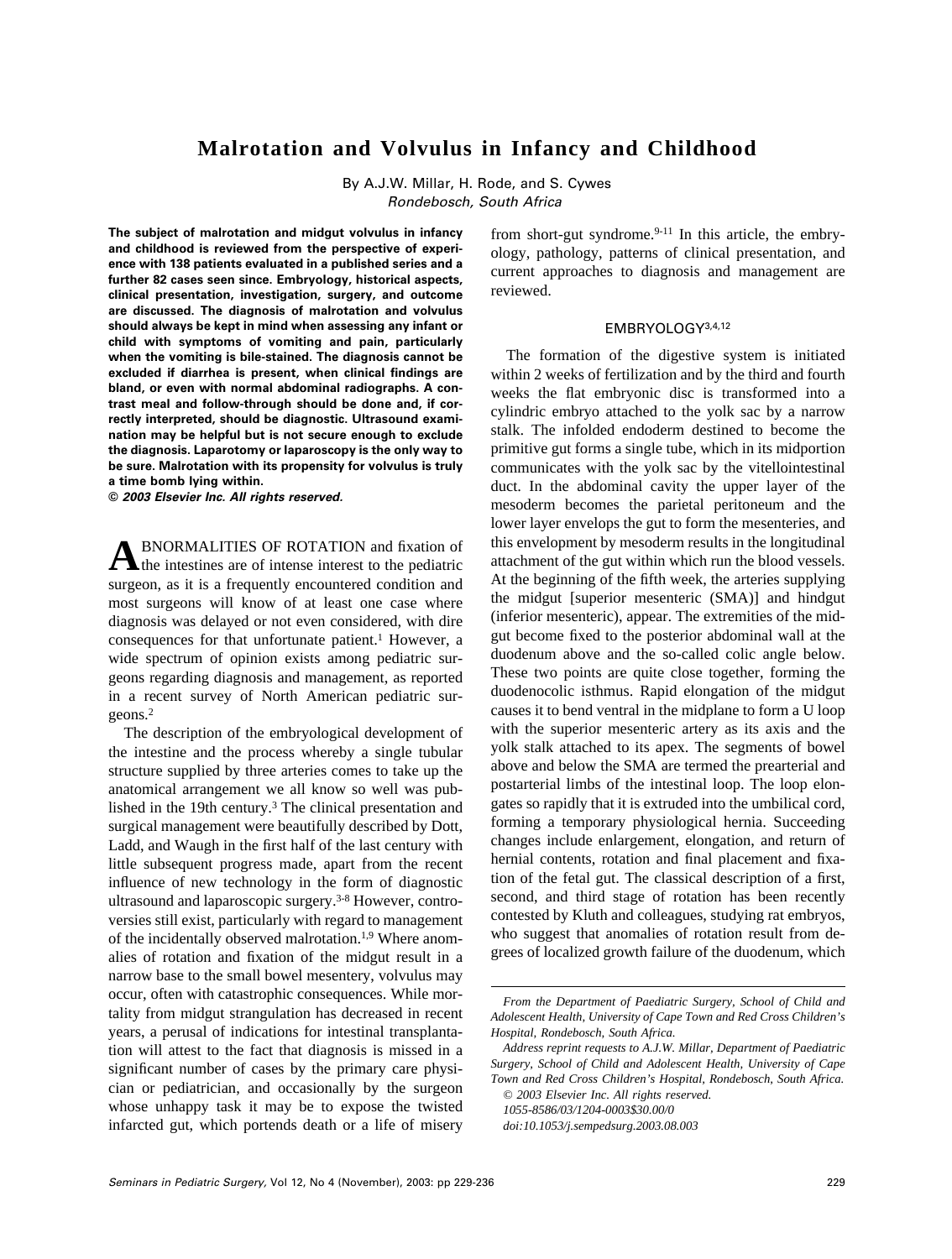is the part of the gut directing anatomical position on "return" of the midgut into the abdomen.<sup>13</sup> It is true that there is no evidence of rotation as such and that the changes in position are likely a result of periods of differential growth. However, the classical description does help us to interpret the pathological anatomical findings.

#### ANOMALIES OF ROTATION AND FIXATION4,12

Complete failure of rotation is rare but has been observed in infants with exomphalos, where small and large bowel may have a common longitudinal mesentery. This by itself is clinically unimportant. This could also be regarded as due to nonrotation. The principal errors during the second stage of rotation are nonrotation, reversed rotation, and malrotation. Nonrotation is thought to occur when an abnormally lax umbilical ring has allowed the midgut to return en masse without rotating. The first and second parts of the duodenum are situated normally but the third and fourth parts descend vertically downward along the right side of the superior mesenteric artery. The small bowel lies chiefly to the right and the colon doubled on itself to the left of the midline. If there is also failure of fixation, which is often the case, the entire midgut loop may be suspended in the abdominal cavity by a narrow pedicle, which predisposes the whole midgut to volvulus. We have seen such a case in an infant with a small umbilical hernia and Beckwith Wiedeman syndrome. Reversed rotation is where the cecum and colon take up a position behind the superior mesenteric vessels and the duodenum crosses anterior to it. Malrotation is when the normal process of rotation is arrested or deviated at various stages. The most frequent is when the cecum has failed to reach the right iliac fossa and lies in a subhepatic or central position. This may also be associated with anomalous fixation of the gut, usually with dense fibrous bands extending from the cecum and right colon across the duodenum to the retroperitoneum of the right upper quadrant. Although duodenal obstruction has been attributed to these bands, this is, in our experience, a rare occurrence.14-16 Duodenal obstruction, when it occurs, is almost invariably caused by torsion at the base of the midgut mesentery, as there has also been failure of fixation as well, allowing the whole midgut to lie free within the abdomen.14 Bands may also form between the right colon and the duodenum drawing them closer together again predisposing towards volvulus.5,12,14 A duodenal web may occasionally be encountered.

Derangements of the third stage of rotation include delayed or deficient fixation, which may predispose to midgut and caecal volvulus and intussusception (Waugh's syndrome).6,17,18 The internal hernias are also a

group of anomalies now believed to result from incomplete fixation of the mesentery.12

Premature or excessive fixation may be responsible for kinking of the duodenum as described by Ladd in his later article.15 Anomalies such as intestinal atresia, diaphragmatic hernia, abdominal wall defects, Hirschsprung's disease, situs inversus, and cardiovascular defects may be causative in some instances and are present in more than 50% of cases in some series. $1,19,20$ 

## CLINICAL MANIFESTATIONS OF ANOMALOUS ROTATION

The pathologic effects of anomalies of rotation arise from excessive mobility, compression, or kinking of bowel and predisposition to torsion, volvulus, and intussusception. Most present in infancy but up to 20% develop symptoms after 1 year of age.<sup>12,14-20</sup>

Antenatal midgut volvulus leading to infarction and absorption of much of the jejunum is thought to be the cause of Type 111b intestinal atresia, where there is an upper jejunal atresia just distal to the ligament of Treitz.21 A varying length of distal ileum is supplied by a single vessel, an extension of the right colic artery (Fig 1). Contrast enema usually demonstrates the cecum lying in the central abdomen and excludes a second colonic atresia. The right colic artery arises from the middle colic or proximal ileocolic arteries, which, as the first large branches of the SMA, have survived the presumed torsion of the SMA, which has disappeared distal to the middle colic branch.

Overall about 50% present in the first week of life and more than 60% before the end of the first month; the most frequent symptom being bile-stained emesis.14 Males are slightly more frequently affected than females. In the classic Ladd's syndrome (undescended cecum, malfixation of the mesentery, and bands crossing the duodenum), the clinical features in the neonate are indistinguishable from those of duodenal stenosis with vomiting, which is usually green or yellow in color, and upper abdominal distension, which resolves on aspiration by nasogastric tube. Pain or irritability is not a prominent clinical feature in the neonate, but is a clinical feature in the toddler and older child.<sup>14</sup> The abdomen is soft and nontender to palpation until strangulation of bowel has developed, when it becomes distended and tender and stools bloodstained.14 Abdominal radiographs may show a dilated duodenum with a fluid level and some gas in the distal bowel, but can be interpreted as normal in 20% (Fig 2A, B). Dott emphasized the point that gas is rarely trapped distal to the point of proximal obstruction.4 Barium enema examination is unreliable in confirming the diagnosis, as the position of the cecum is so variable.<sup>22</sup> Multiple air-fluid levels in dilated bowel loops are omi-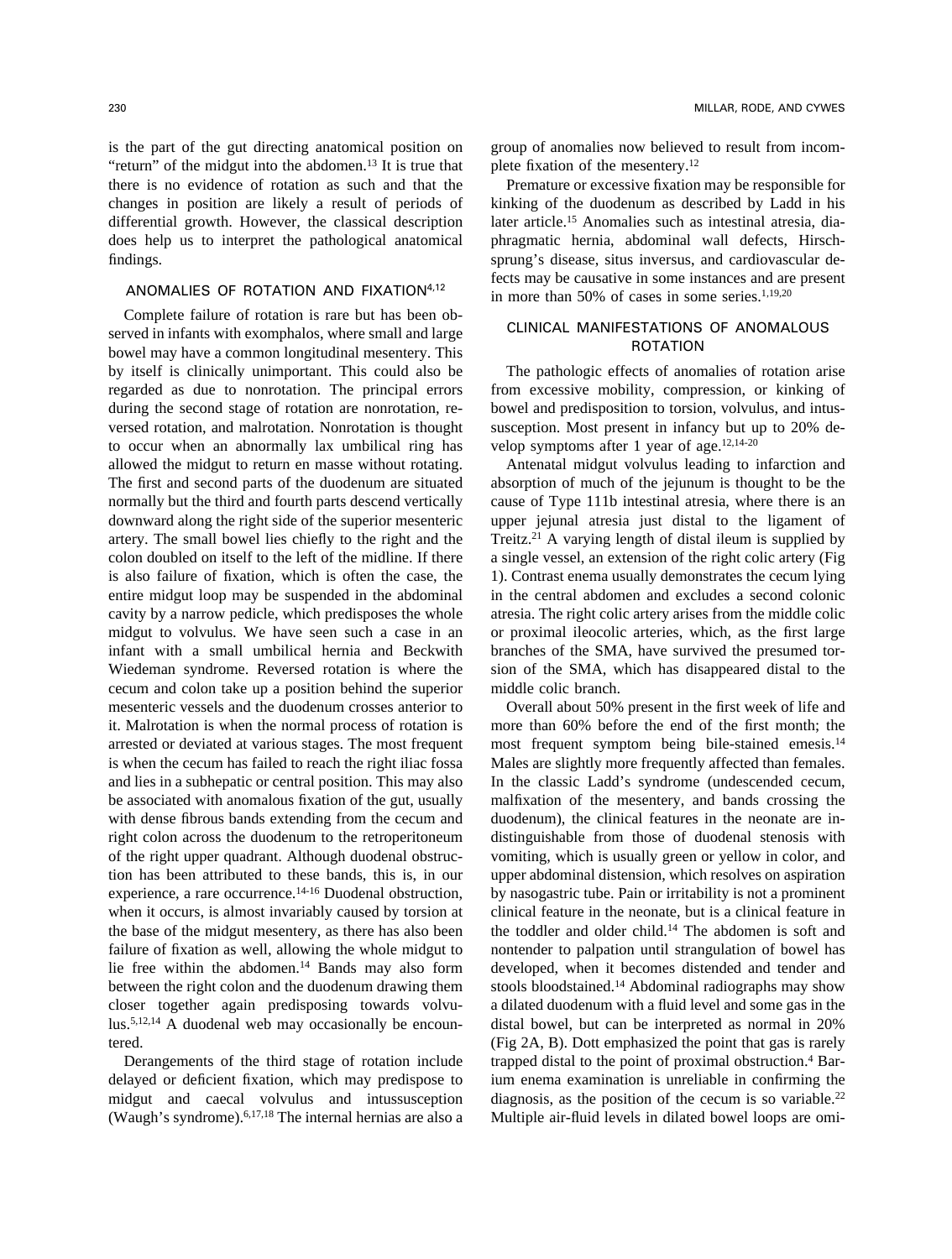

**Fig 1. Type IIIb Intestinal atresia. Note the proximal jejunal atresia, centrally placed cecum and long segment of ileum with tenuous vascular supply and venous congestion arising from the right colic vessels, presumably caused by antenatal midgut volvulus.**

nous signs and usually indicate established gut infarction (Fig 3). A contrast meal is more accurate in defining the size, shape, rotation, and presence of obstruction in the duodenum or upper jejunum<sup>22</sup> (Figs 2, 4B). Where volvulus is present the plain films reveal a paucity of gas shadows and a dilated stomach (Fig 4A). The contrast examination with a volvulus will show a dilated duodenum with often a typical corkscrew appearance projecting forward away from the posterior abdominal wall on an oblique view (Fig 4B). Volvulus in the neonatal period, especially the premature baby, may occur without malrotation because of the laxity of tissue in the first weeks of life, less posterior fixation, and a relatively narrow base to the midgut mesentery.23

Assessment of the position, relative relationship of the superior mesenteric vessels by ultrasound and Doppler flow characteristics, and reversal of that position in volvulus may be useful adjuncts but are not sufficiently accurate to confidently exclude malrotation or volvulus.7,24,28 Laparoscopy may also be used to confirm or exclude the diagnosis and, in selected cases, may even be used for treatment.7,8

Diagnosis in the older child becomes more difficult, as the differential diagnostic spectrum of symptoms of abdominal pain, vomiting, and a disturbance of stooling pattern is so much greater (Fig 5A, B). $9,14,15,20$  Pain and vomiting are the major symptoms, but vomiting is initially non-bile–stained in up to 50% of cases. Stooling pattern varies and diarrhea, recorded in 16% in our series and 23% in another, may be confusing.14,20 Stuttering attacks of pain and vomiting resulting from intermittent torsion are not uncommon. With chronicity there is a danger that a diagnostic label such as "cyclical vomiting" or "abdominal migraine," or "psychogenic" is attached to the patient, as physical findings are usually minimal, inhibiting intellectual vigor when "another attack" occurs.1,9,14,25,27 Gastroesophageal reflux may frequently be observed on contrast meal examination but observation of the gastroesophageal reflux should not limit the scope of the investigation as the duodenal anatomy must be visualized before completion of the study.28

Although more than 60% have an acute onset, chronicity of symptoms for more than a year is a frequent finding,  $12\%$  in our series.<sup>14,29</sup> This may be associated with failure to thrive, especially when chronic torsion of the root of the mesentery leads to lymphatic obstruction and malabsorbtion, even jaundice.30 Chylous ascites has been seen even in the neonatal period when it may be noted at herniotomy.31 This finding should prompt a request for a contrast meal to exclude malrotation and volvulus. Reliance on radiography to confirm the diagnosis where the significance of findings have not been appreciated or correctly interpreted has led to delay in diagnosis (Fig 2A, B). This usually relates to the configuration of the third and fourth part of the duodenum, which should cross the midline and ascend posteriorly to the same level as the first part on the anterior/posterior view (Fig 5B). Differential caliber and to-and-fro duodenal peristalsis is also suggestive of intermittent obstruction. One of our cases was investigated and observed for 7 months with malabsorbtion, protein-losing enteropathy, and failure to thrive. Vomiting was only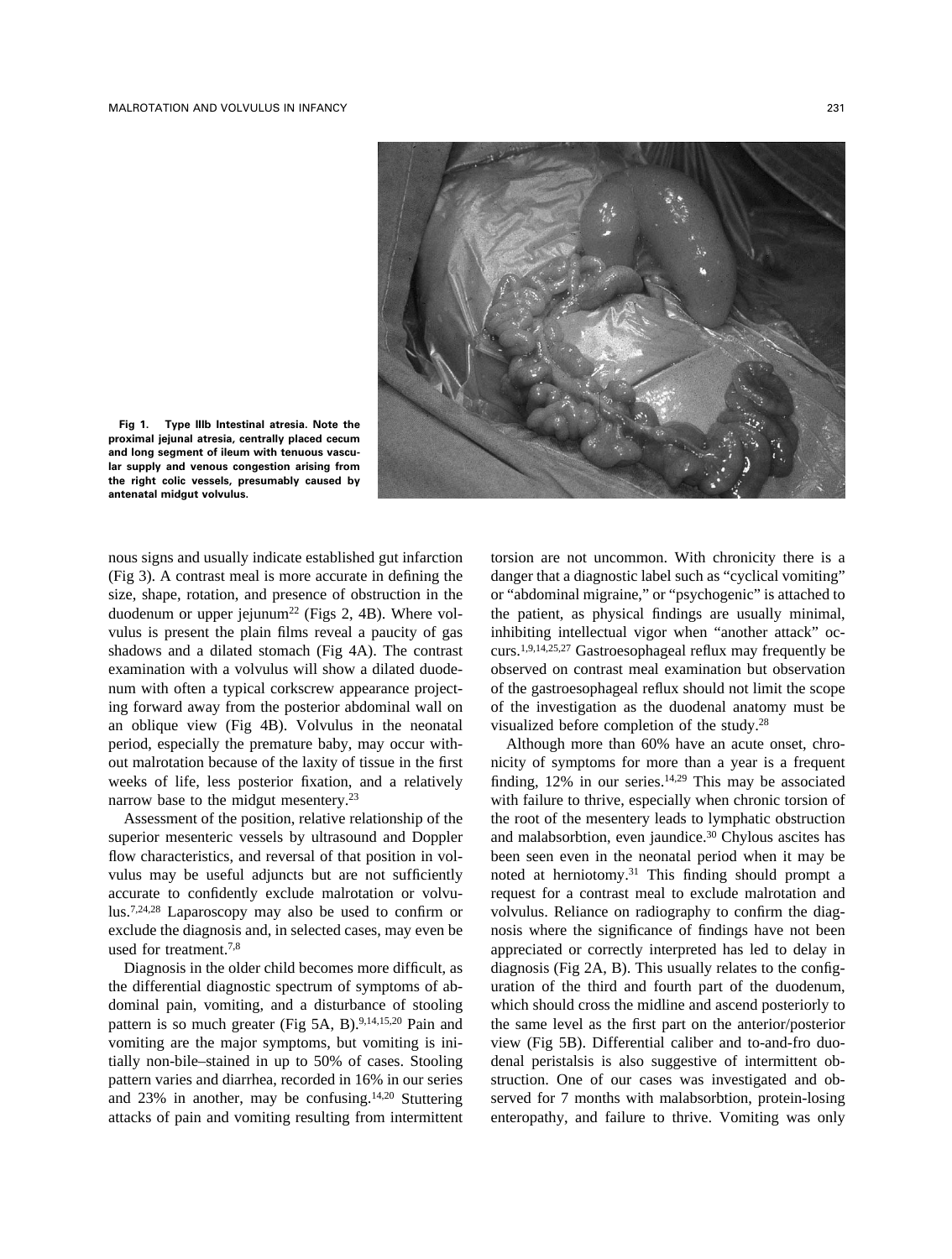

**Fig 2. (A)Abdominal radiograph of a week-old infant with a history of vomiting, not obviously bile-stained and loose stools, which was reported as normal. Persistent vomiting prompted further investigation with a contrast meal (B). Note gastroesophageal reflux but a dilated stomach, some delay in gastric emptying, a malrotated duodenum and small bowel on the right side. Laparotomy confirmed malrotation with Ladd's bands and 270-360° midgut volvulus.**



**Fig 3. Radiograph of contrast examination of an infant with delayed presentation of bilious vomiting. The abdomen was distended and tender. Note the obstruction of stomach and duodenum (arrows), the "high" cecum on contrast enema and the gas-filled loops of small bowel. Midgut volvulus with ischemic infarction was confirmed at laparotomy.**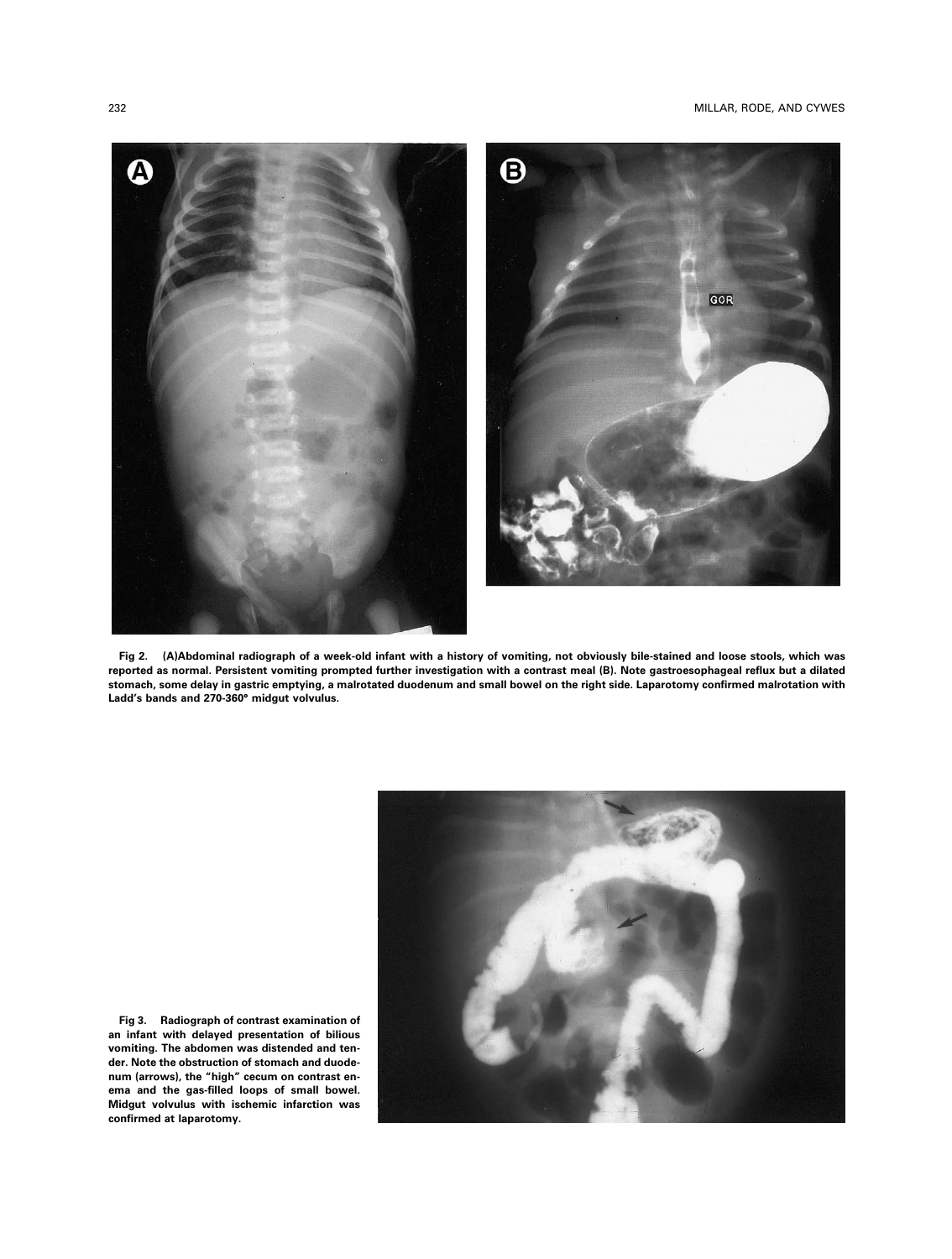#### MALROTATION AND VOLVULUS IN INFANCY 233



**Fig 4. (A)Erect abdominal radiograph of a 1-month-old infant presenting with 36 hours of bilious vomiting. A previous episode the week before had settled with conservative management. (B) Note the near-complete duodenal obstruction with the typical corkscrew appearance of the duodenum on contrast meal (oblique view). (C) Laparotomy revealed 720° clockwise midgut volvulus with lymph node enlargement but otherwise healthy bowel.**

occasional. A contrast meal had shown a "low-lying" duodenum but no obstruction. Technetium-99m scan showed intense uptake in the central abdomen, which at laparotomy was due to partial lymphatic and venous obstruction from a 360° midgut volvulus (Fig 6).

It is not surprising that delay in diagnosis and surgical intervention remains the rule rather than the exception, even in the neonatal period, and the significance of symptoms, particularly of bilious vomiting, is not generally appreciated.14 It is indeed fortunate that although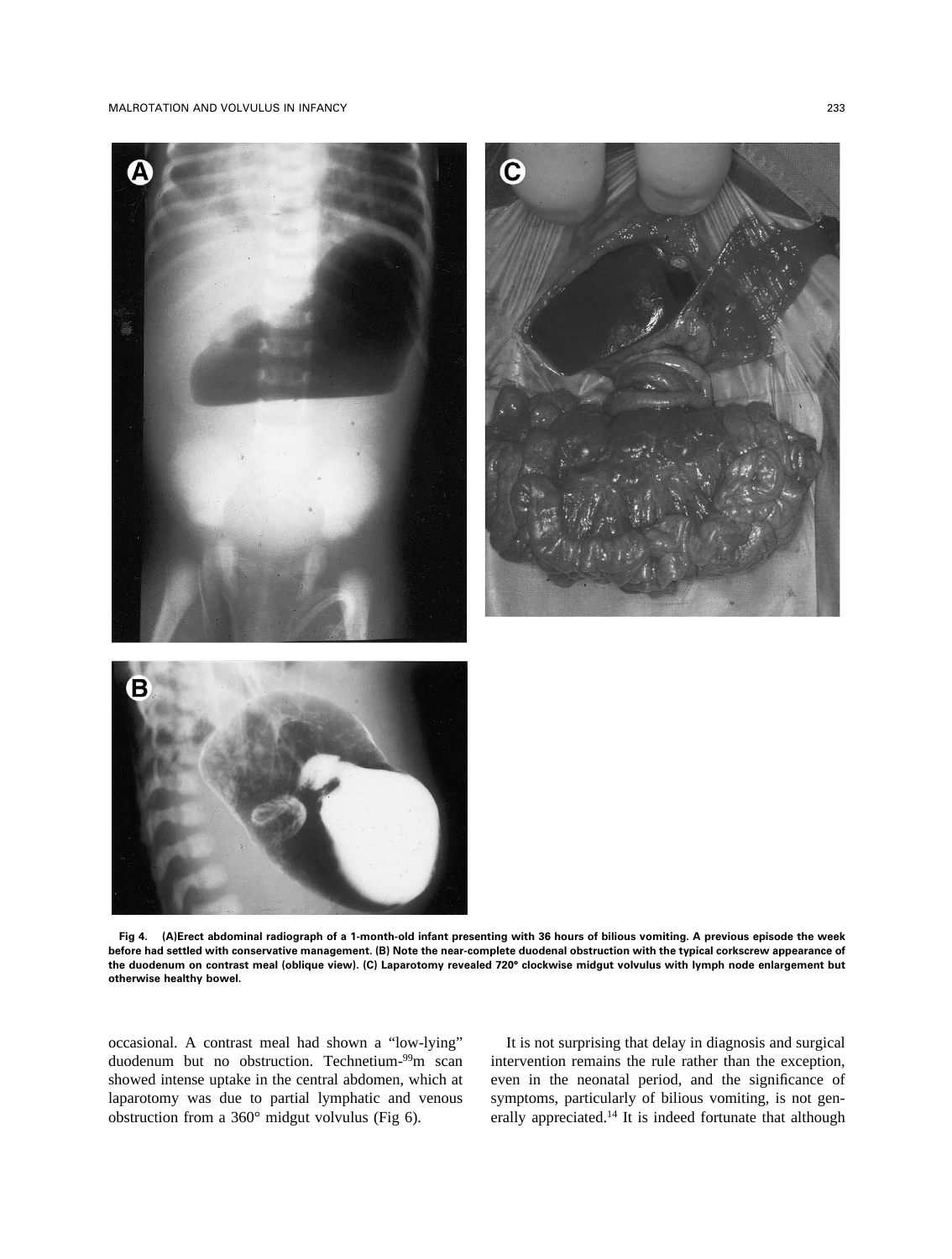

**Fig 5. Contrast meal of an 8-year-old girl with a longstanding history of intermittent bilious vomiting. (A) Note the distended third part of duodenum with obstruction. To-and-fro peristalsis was seen on fluoroscopy. (B) After some delay, contrast is seen in the fourth part showing normal rotation and a vertical linear impression suggestive of superior mesenteric artery syndrome (Wilkie syndrome). Duodenojejunostomy resulted in complete resolution of symptoms. It is unwise to attempt derotation and fixation as considerable morbidity from duodenal dysfunction can be expected as observed by the late Prof. J.H. Louw on long-term follow-up of some of his cases.35**

midgut volvulus may be present, strangulation at the time of surgery is evident in only about 15% of cases. Mortality from malrotation and midgut volvulus is significantly worse when associated with other congenital anomalies, particularly when cardiac anomalies are present.10

### SURGICAL MANAGEMENT

Ladd's procedure of derotation of the bowel if torsion is present, division of the peritoneal attachments lying across the duodenum from cecum to right upper quadrant, taking down of the ligament of Treitz and moving the duodenum to the right, separation of any adhesions between bowel loops, and, finally, returning the bowel to a position of nonrotation with the cecum placed into the left upper quadrant, is sufficient in most cases. Removal of the appendix is favored by most but is not necessary as long as the parents understand the new site of the appendix.5,15 Laparoscopic management has been successfully performed in selected cases.8 There is no need to apply any fixation sutures, as adhesions and the broad base to the mesentery developed by the Ladd's procedure usually stabilize the bowel.14,16,31,32 Recurrence is rare but has been seen and may be due to division of the Ladd's bands without a full derotation and splaying of the mesentery.33 However, adhesive obstruction is not uncommon and requires surgical management in most cases.32 If ischemic bowel is found at laparotomy for volvulus, every attempt should be made to preserve bowel length and if any doubt exists about viability, a second-look laparotomy should be done 24 hours later without initial resection or with very conservative resection. Remarkable recovery has been documented.

Some degree of nonrotation or malrotation is invariably encountered when repairing abdominal wall defects and diaphragmatic hernias but subsequent volvulus is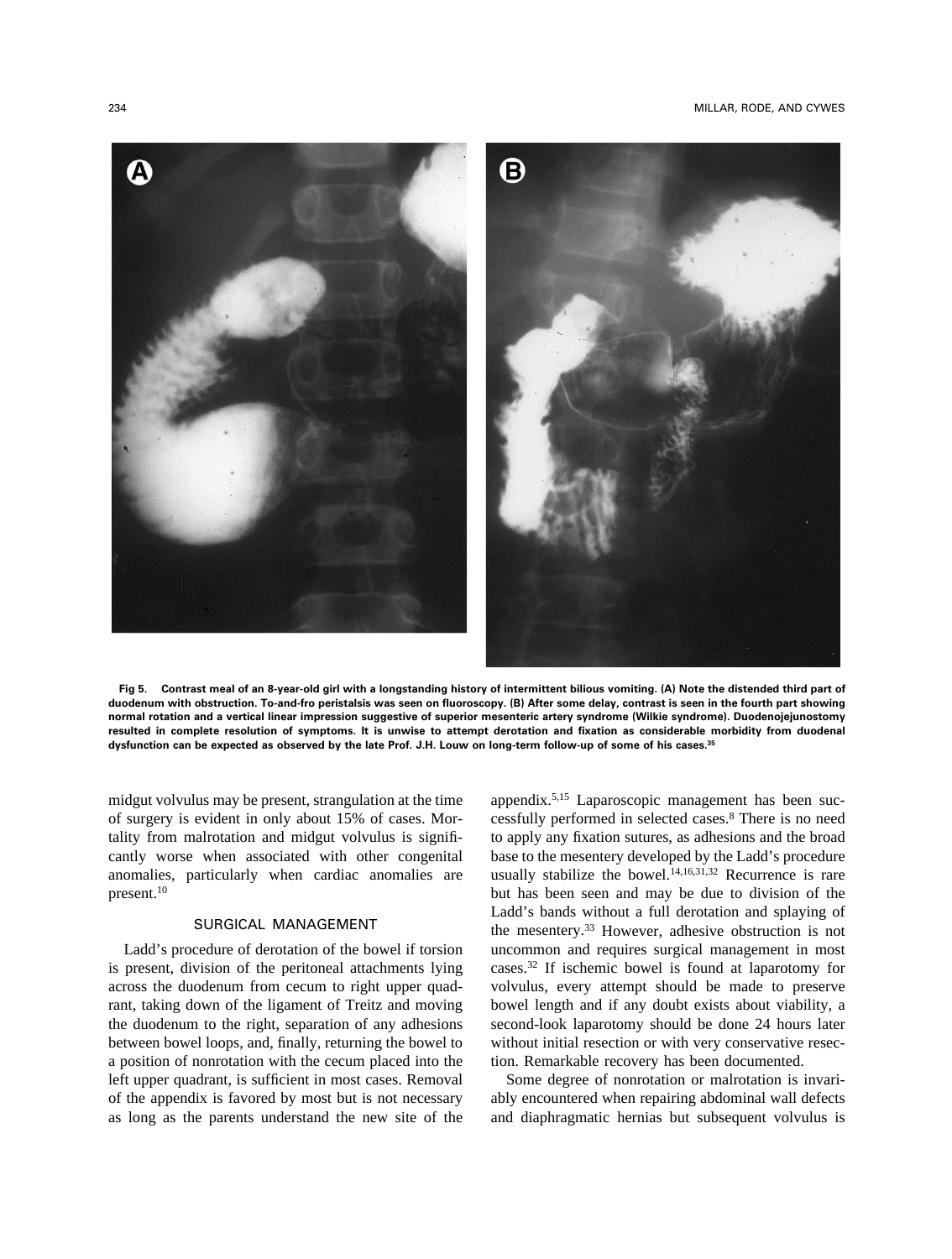

**Fig 6. Technetium 99M scan showing intense uptake in the central abdomen from venous congestion and lymphatic obstruction due to a chronic 270-360° midgut volvulus.**

rare.34 Although recommended by some, it is not our practice to perform a concomitant derotation procedure.34 There remains considerable controversy over how the "asymptomatic" patient with a malrotation should be managed.2 Attempts to better define the exact nature of the abnormality and length of the base of the mesentery by contrast enema and simultaneous upper gastrointestinal contrast study and even ultrasound, remain unconvincing.9,25 Perhaps this is where laparoscopy may have an important role to play. As there may be considerable morbidity from an "unnecessary" Ladd's procedure, this procedure should not be embarked upon lightly.33,35 On the other hand, failure to respond to radiographic evidence of malrotation could be considered malpractice if volvulus was to occur subsequently.

The diagnosis of malrotation and volvulus should always be kept in mind when assessing any infant or child with symptoms of vomiting and pain, particularly when the vomiting is bile-stained. The diagnosis cannot be excluded if diarrhea is present, when clinical findings are bland, or even with normal abdominal radiographs. A contrast meal and follow through should be done and, if correctly interpreted, should be diagnostic.<sup>22</sup> Ultrasound examination may be helpful but is not secure enough to exclude the diagnosis. Laparotomy or laparoscopy is the only way to be sure. Malrotation with its propensity for volvulus is truly a time bomb lying within.

#### REFERENCES

1. Filston HC, Kirks DR: Malrotation—the ubiquitous anomaly. J Pediatr Surg 16:614-620, 1981

2. Newman BM, Auriemma AM: Variation in evaluation and management of malrotation with midgut volvulus (Abstract). American Academy of Pediatrics, Section on Surgery, Program for Scientific sessions: Session 3, No. 2:70-71, 2002

3. Mall FP: Development of the human intestine and its position in the adult. Johns Hopkins Hosp B 9:197-208, 1898

4. Dott NM: Anomalies of intestinal rotation: their embryology and surgical aspects with report of 5 cases. Br J Surg 11:251-286, 1923

5. Ladd WE: Congenital obstruction of the duodenum in children. N Engl J Med 206:277-283, 1932

6. Waugh GEA: The morbid consequences of a mobile ascending colon. Br J Surg 7:343, 1920

7. Prarcos D, Sann L, Gein G, et al: Ultrasound diagnosis of midgut volvulus: the whirlpool sign. Pediatr Radiol 22:18-20, 1992

8. Gross E, Chen MK, Lobe TE: Laparoscopic evaluation and treatment of intestinal malrotation in infants. Surg Endosc 10:936-937, 1996

9. Schey WL, Donaldson JS, Sty JR: Malrotation of bowel: variable patterns with different surgical considerations. J Pediatr Surg 28:96- 101, 1993

10. Messineo A, MacMillan JH, Palder SB, Filler RM: Clinical factors affecting mortality in children with malrotation of the intestine. J Pediatr Surg 27:1343-1345, 1992

11. Reyes J, Bueno J, Kocoshis S, et al: Current status of intestinal transplantation in children. J Pediatr Surg 33:243-254, 1998

12. Cywes S, Millar AJW: Embryology and Anomalies of the Intestine. Bockus Gastoenterology (ed 5). Philadelphia, PA, WB Saunders, 1995, pp 899-929

13. Kluth D, Kaestner M, Tibboel D, Lambrecht W: Rotation of the gut: fact or fantasy. J Pediatr Surg 30:448-453, 1995

14. Millar AJW, Rode H, Brown RA, Cywes S: The deadly vomit: malrotation and midgut volvulus. Pediatr Surg Int 2:172-176, 1987

15. Ladd WE: Surgical diseases of the alimentary tract in infants. N Engl J Med 215:705, 1936

16. Maxson RT, Franklin PA, Wagner CW: Malrotation in the older child: surgical management, treatment and outcome. Am Surg 61:135- 138, 1995

17. Brerefon RJ, Taylor B, Hall CM: Intussception and intestinal malrotation in infants: Waugh's syndrome. Br J Surg 73:55-57, 1986

18. Breckon VM, Hadley GP: Waugh's syndrome: a report of six patients. Pediatr Surg Int 16:370-373, 2000

19. Powell DM, Othersen HB, Smith CD: Malrotation of the intestines in children: the effect of age on presentation and therapy. J Pediatr Surg 24:777-780, 1989

20. Spigland N, Brandt ML, Yazbeck S: Malrotation presenting beyond the neonatal period. J Pediatr Surg 25:1139-1142, 1990

21. Louw JH, Barnard CN: Congenital intestinal atresia: observations on its origin. Lancet 2:1065-1067, 1955

22. Simpson AJ, Leonidas JC, Krasma IH, Becker JM, Schneider KM: Roentgen diagnosis of midgut malrotation: value of upper gastrointestinal radiographic study. J Pediatr Surg 7:243-252, 1972

23. Usmani SS, Kenigsberg: Intrauterine volvulus without malrotation. J Pediatr Surg 26:1409-1410, 1991